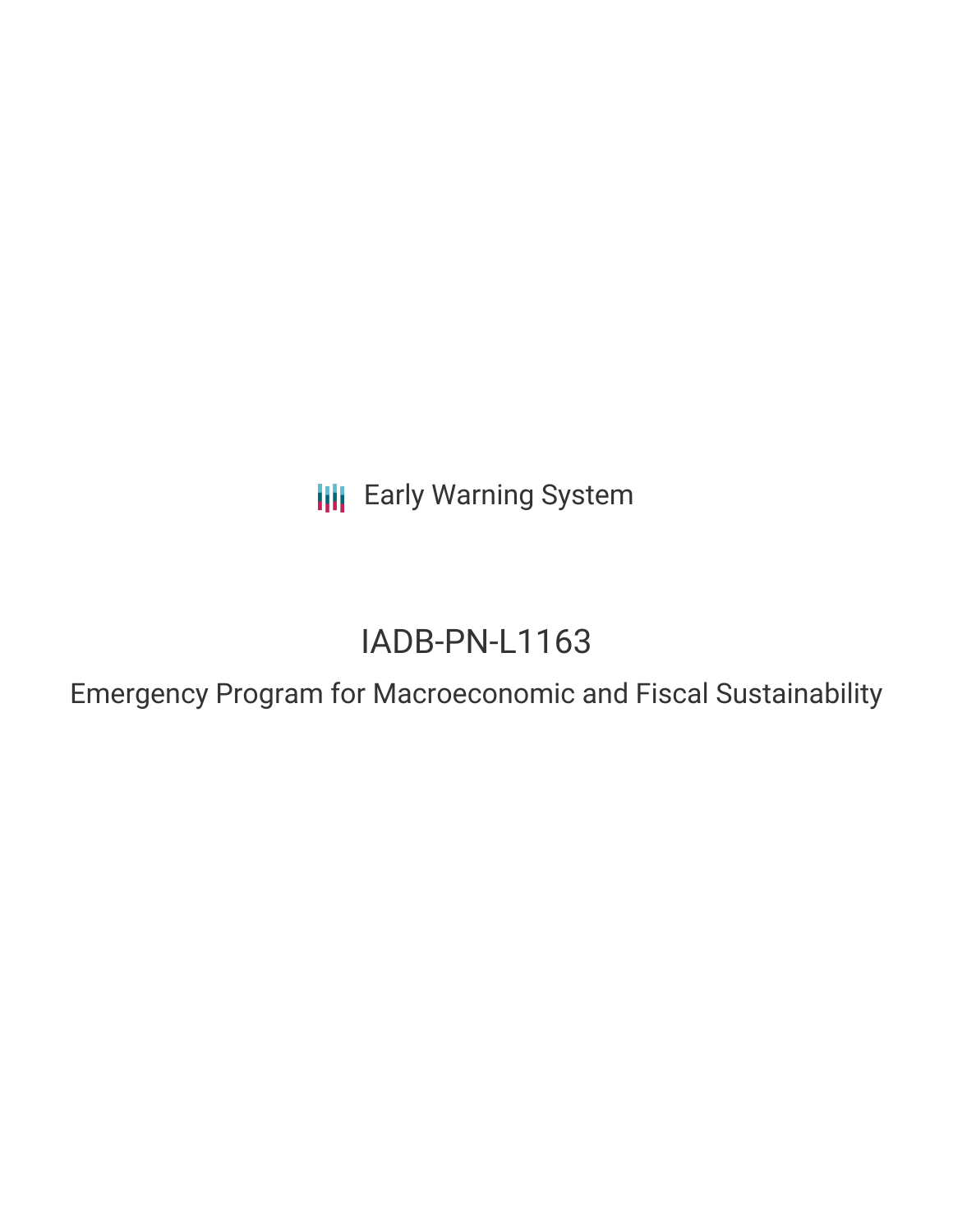

#### **Quick Facts**

| <b>Countries</b>               | Panama                                 |
|--------------------------------|----------------------------------------|
| <b>Financial Institutions</b>  | Inter-American Development Bank (IADB) |
| <b>Status</b>                  | Approved                               |
| <b>Bank Risk Rating</b>        | B                                      |
| <b>Voting Date</b>             | 2020-06-19                             |
| <b>Borrower</b>                | Government of Panama                   |
| <b>Sectors</b>                 | Law and Government                     |
| <b>Investment Type(s)</b>      | Loan                                   |
| <b>Investment Amount (USD)</b> | \$400.00 million                       |
| <b>Project Cost (USD)</b>      | $$400.00$ million                      |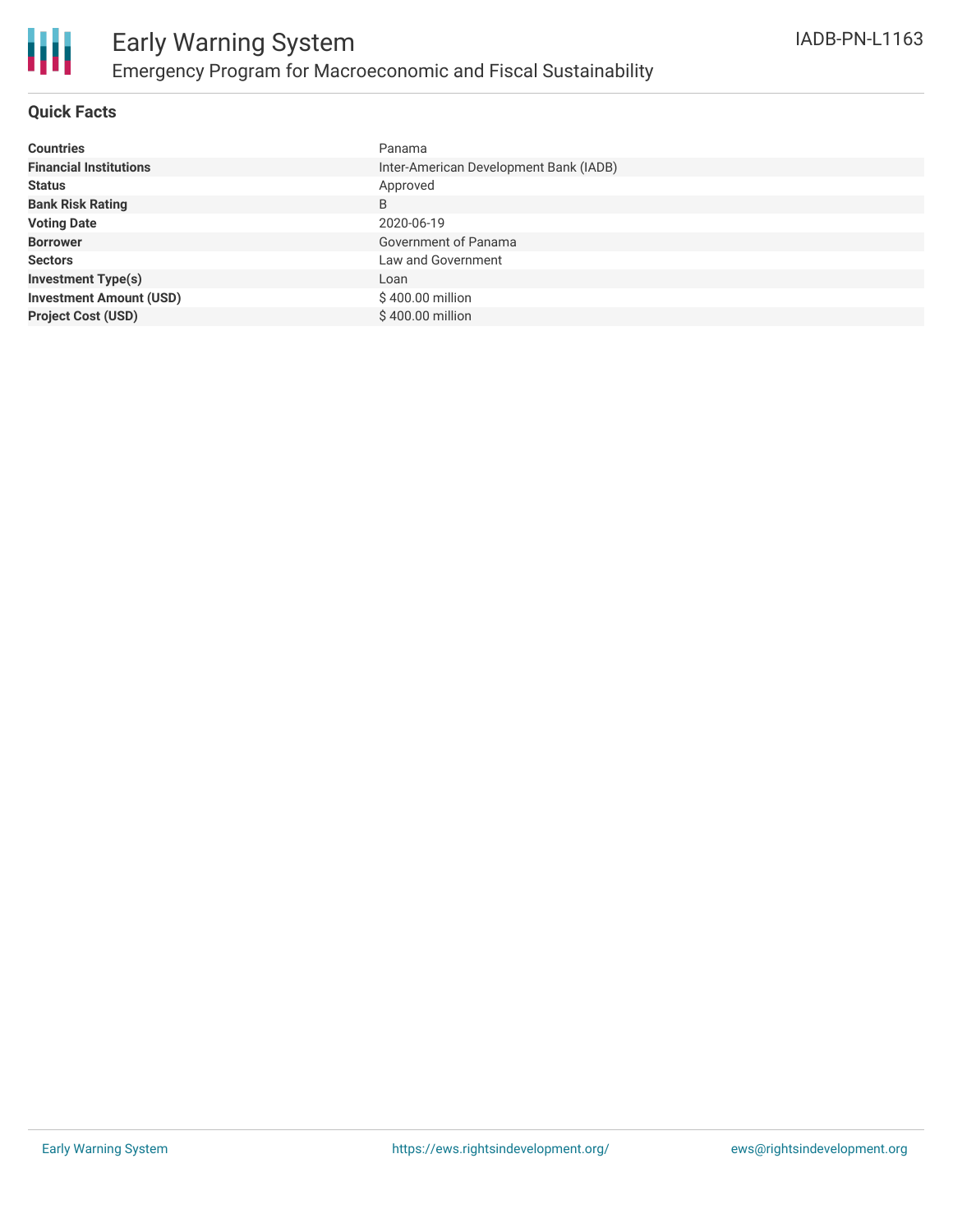

#### **Project Description**

The objective of the program is to support the Government of Panama in its actions to restore macroeconomic stability and fiscal sustainability in the aftermath of the COVID-19 pandemic.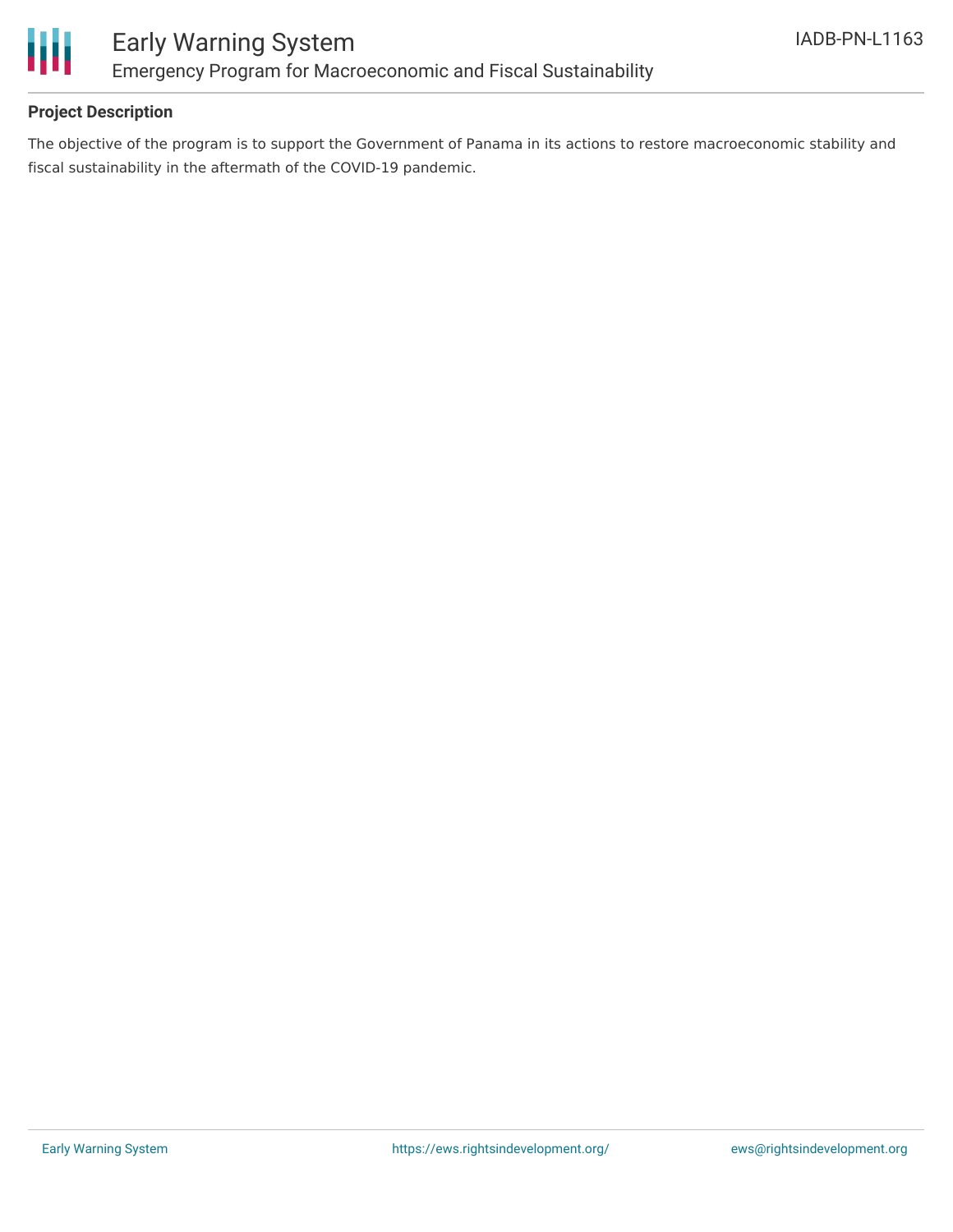

### Early Warning System Emergency Program for Macroeconomic and Fiscal Sustainability

#### **Investment Description**

• Inter-American Development Bank (IADB)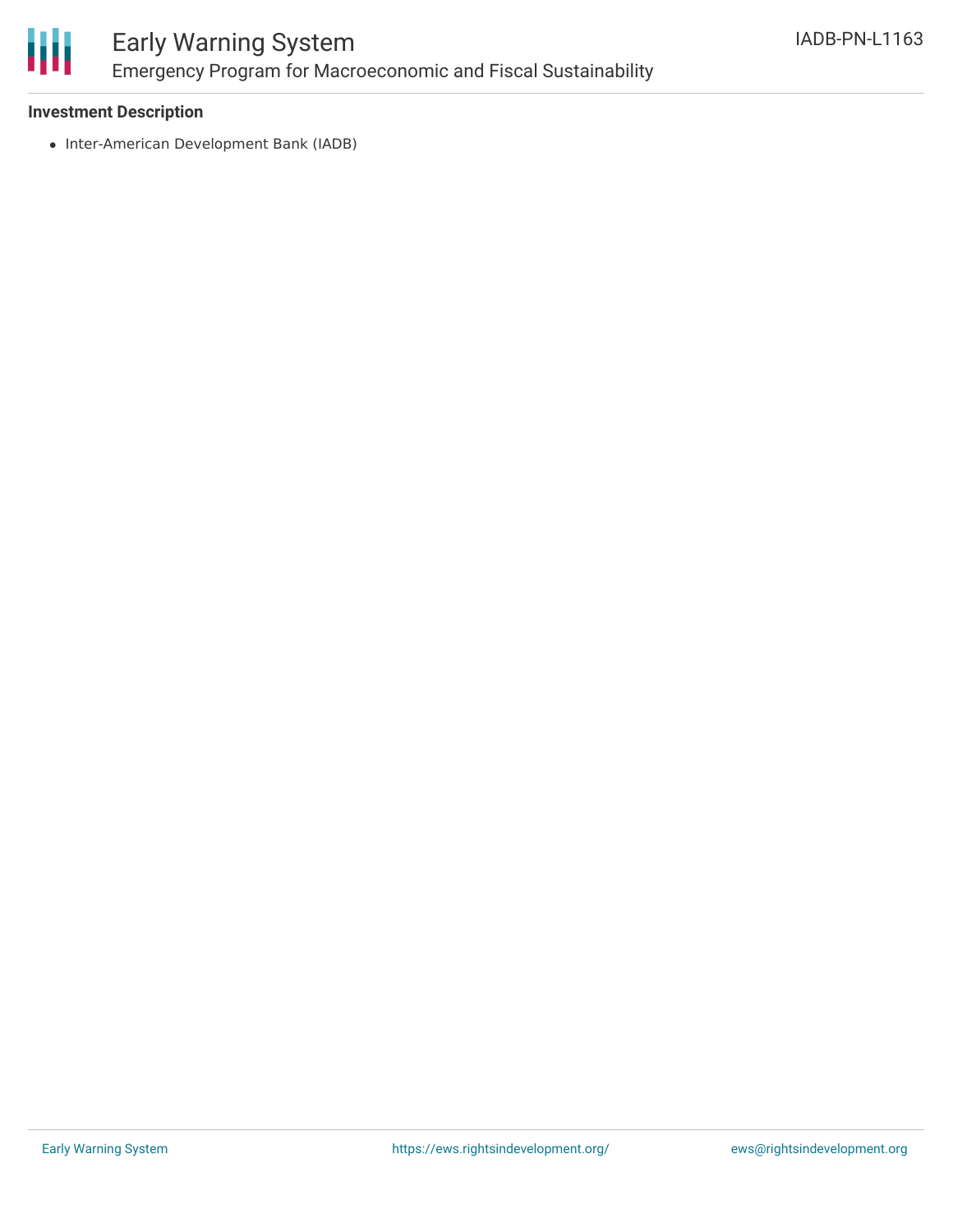#### **Contact Information**

#### ACCOUNTABILITY MECHANISM OF IADB

The Independent Consultation and Investigation Mechanism (MICI) is the independent complaint mechanism and fact-finding body for people who have been or are likely to be adversely affected by an Inter-American Development Bank (IDB) or Inter-American Investment Corporation (IIC)-funded project. If you submit a complaint to MICI, they may assist you in addressing the problems you raised through a dispute-resolution process with those implementing the project and/or through an investigation to assess whether the IDB or IIC is following its own policies for preventing or mitigating harm to people or the environment. You can submit a complaint by sending an email to MICI@iadb.org. You can learn more about the MICI and how to file a complaint at http://www.iadb.org/en/mici/mici,1752.html (in English) or http://www.iadb.org/es/mici/mici,1752.html (Spanish).